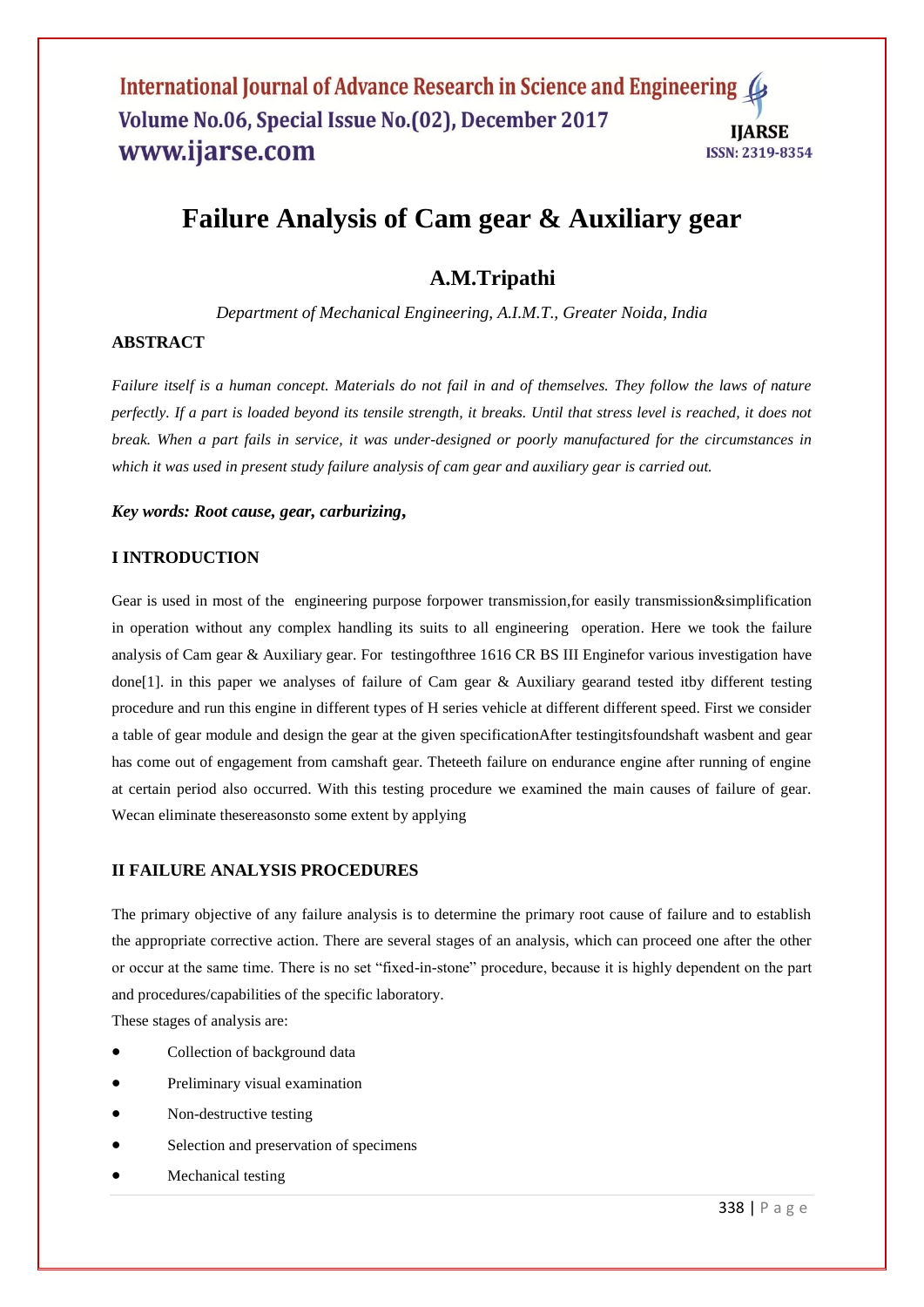#### International Journal of Advance Research in Science and Engineering 4 Volume No.06, Special Issue No.(02), December 2017 **IIARSE** www.ijarse.com ISSN: 2319-8354

- Macro examination
- Micro examination
- Metallographic examination
- Determination of the fracture mechanism
- Chemical analysis (bulk and microanalysis)
- Analysis and writing the report
- $\bullet$

Lab. Identification No. & Marking

| Table No1 |                               |                                     |  |  |  |
|-----------|-------------------------------|-------------------------------------|--|--|--|
|           | S. No. Lab Identification No. | Item                                |  |  |  |
|           | 232/09/1                      | Cam gear having wear teeth          |  |  |  |
|           | 232/09/2                      | AG Gear without any apparent damage |  |  |  |

## **Visual Examination**

#### **Sample No. 232/09/1 (Cam Gear)**

The top portion of cam gear was found worn out partially to a length of 51.5 mm and up to a depth of 0.5 mm in all the teeth as shown in (fig.1)



## **Fig.1 photograph showing wear teeth of cam gear**

#### **Sample No. 232/09/2:**

There was not any deformation or breakage noticed in this sample. Gear was received in assembled condition.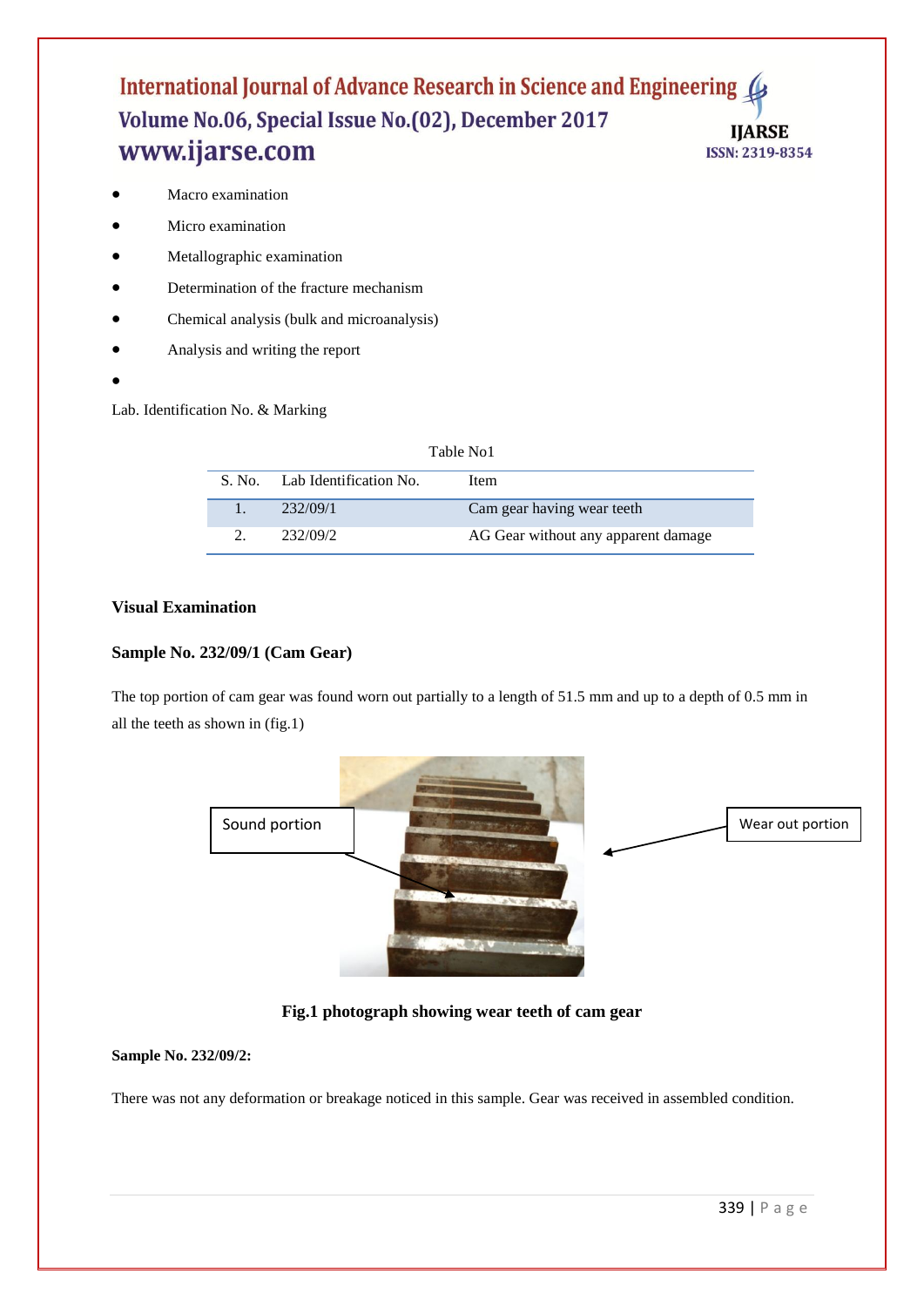International Journal of Advance Research in Science and Engineering 4 Volume No.06, Special Issue No.(02), December 2017 **IJARSE** www.ijarse.com ISSN: 2319-8354



Fig.2 photograph showing auxiliary gear.

## **Chemical Composition**

## Table No 02

|                                   | % $C$          | %Mn         | % $P$ | %S    | %Si                | % $Cr$ | %Mo           |
|-----------------------------------|----------------|-------------|-------|-------|--------------------|--------|---------------|
| $232/09/1$ (cam gear)             |                | $0.44$ 0.75 | 0.034 | 0.027 | 0.30               | 1.01   | 0.20          |
| Specified as per SAE $0.37$ 0.65- |                |             | 0.035 | 0.040 | $0.15 - 0.35$ 0.75 |        | $0.15 - 0.25$ |
| 4140 H                            | $\blacksquare$ | 1.10        | max.  | max.  |                    | 1.20   |               |
|                                   | 0.44           |             |       |       |                    |        |               |

#### Table No 03

| Sample No.   | % $C$    | %Mn     | %P    | %S    | %Si     | %Ni      | % $Cr$   | %Mo           |
|--------------|----------|---------|-------|-------|---------|----------|----------|---------------|
| 232/09/2     | 0.23     | 0.93    | 0.030 | 0.007 | 0.32    | 0.59     | 0.53     | 0.28          |
| (auxiliary)  |          |         |       |       |         |          |          |               |
| gear)        |          |         |       |       |         |          |          |               |
| Specified as | $0.17 -$ | $0.60-$ | 0.035 | 0.040 | $0.15-$ | $0.35 -$ | $0.35 -$ | $0.15 - 0.25$ |
| per AISI     | 0.23     | 0.95    | max.  | max.  | 0.35    | 0.75     | 0.65     |               |
| 8620 H       |          |         |       |       |         |          |          |               |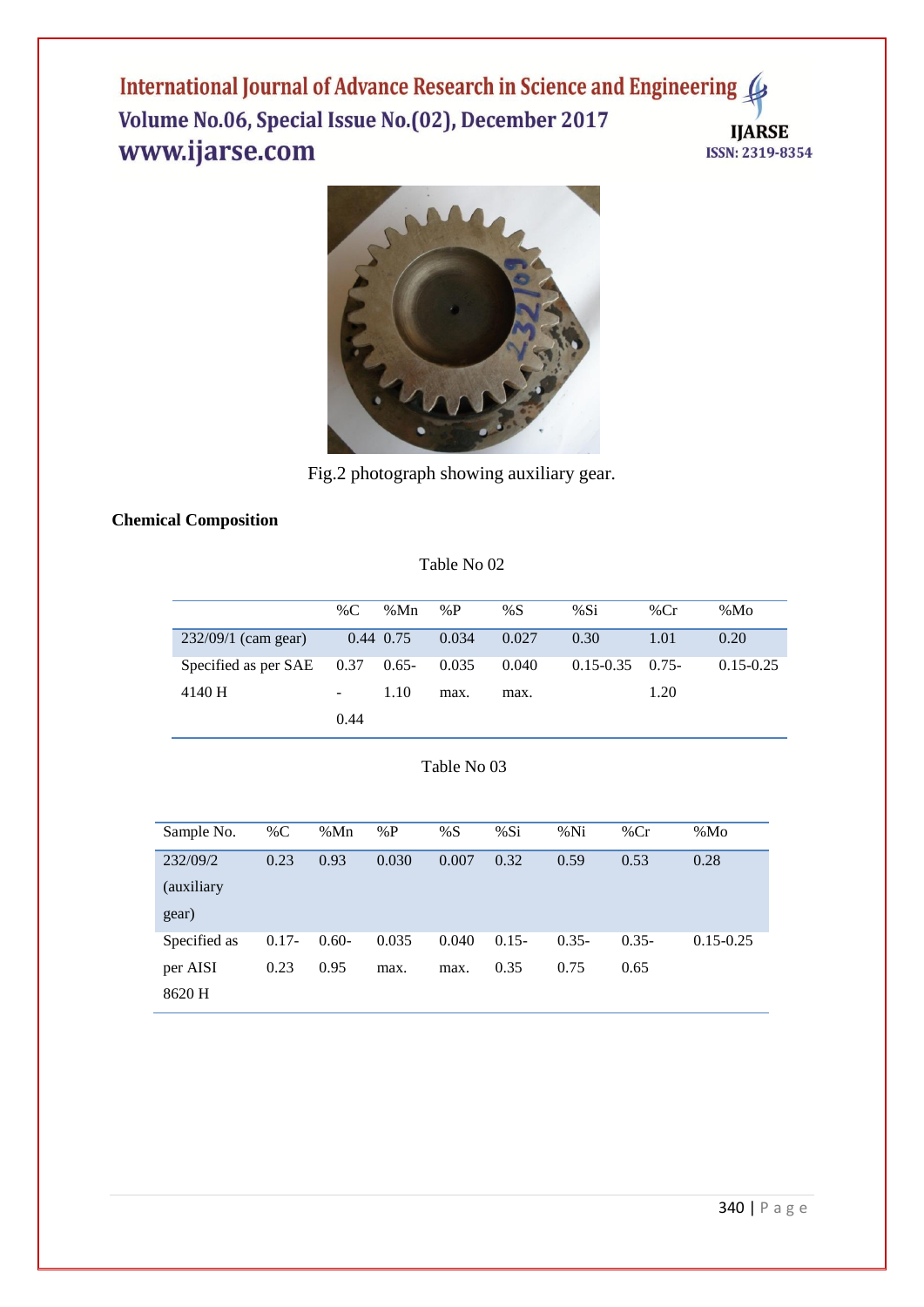#### International Journal of Advance Research in Science and Engineering Volume No.06, Special Issue No.(02), December 2017 **IJARSE** www.ijarse.com ISSN: 2319-8354

## **Macro Examination**

Slice of each sample containing two/three teeth were nital etched and case depth was observed. Results are given as under:

Table No 04

| Sample No.                | Case Depth (mm) | Specified     |
|---------------------------|-----------------|---------------|
| 232/09/1 (cam gear)       | Nil             | Not specified |
| 232/09/2 (auxiliary gear) | 1.2             | Not specified |
|                           |                 |               |

Fig.3 Photograph showing case depth of sample no.232/09/2.

## **Hardness Test**

Hardness was conducted on each sample at different locations and the results are given as under:

Table No 05

| Sample No. | Hardness $(R_C)$                                                    |
|------------|---------------------------------------------------------------------|
| 232/09/1   | Observed : 41-38 $HRC$ (From case to core in through hardened       |
|            | gear)                                                               |
|            | Specified as per SAE 4140 H: 34-38 $HRC$                            |
| 232/09/2   | Observed                                                            |
|            | Case: 51, 51 $HR_C$                                                 |
|            | Specified as per AISI 8620 H: 50 HRC min.                           |
|            | Core : 34, 34 $HR_C$                                                |
|            | Specified as per AISI 8620 H : 27-35 HRC for 1 inch diameter.       |
|            | Specified as per AISI 8620 H : $35-40$ HRC for $1/2$ inch diameter. |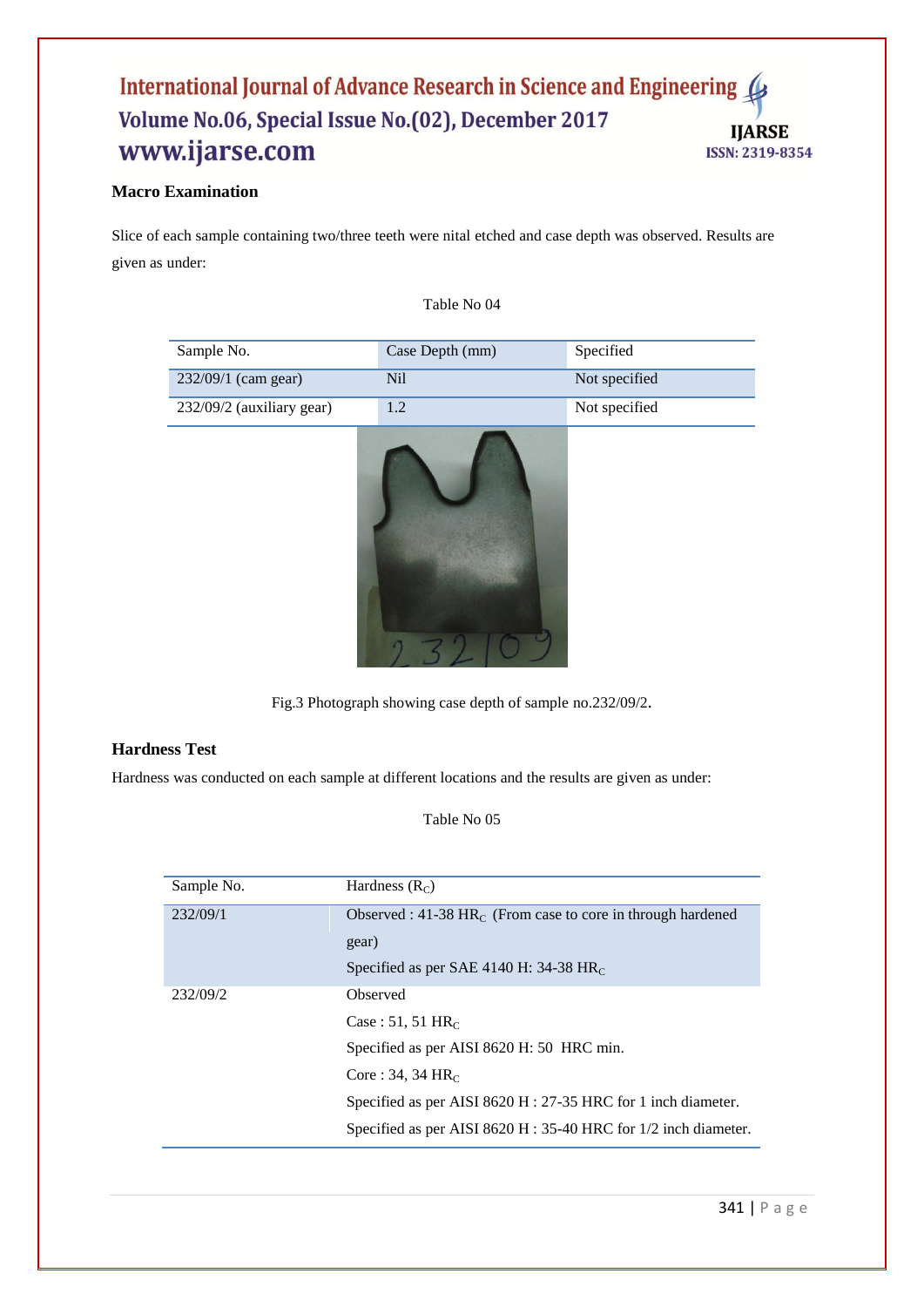#### International Journal of Advance Research in Science and Engineering 4 Volume No.06, Special Issue No.(02), December 2017 **IJARSE** www.ijarse.com ISSN: 2319-8354

## **Micro Examination**

#### **Table No 06 Microstructure**

| Sample No.                  | Observation                                                                                         |
|-----------------------------|-----------------------------------------------------------------------------------------------------|
| 232/09/1 (cam gear)         | Revealed tempered martensite (fig.4)                                                                |
| $232/09/2$ (auxiliary gear) | Case –Revealed martensite (fig.5).<br>Core – Revealed mixture of bainite and martensite.<br>$fig.6$ |



Fig.4 Photomicrograph showing tempered martensite structure in X500 sample no.232/09/1 (cam gear).



Fig.5 Photomicrograph showing martensite in the case of X500 sample no.232/09/2 (auxiliary gear).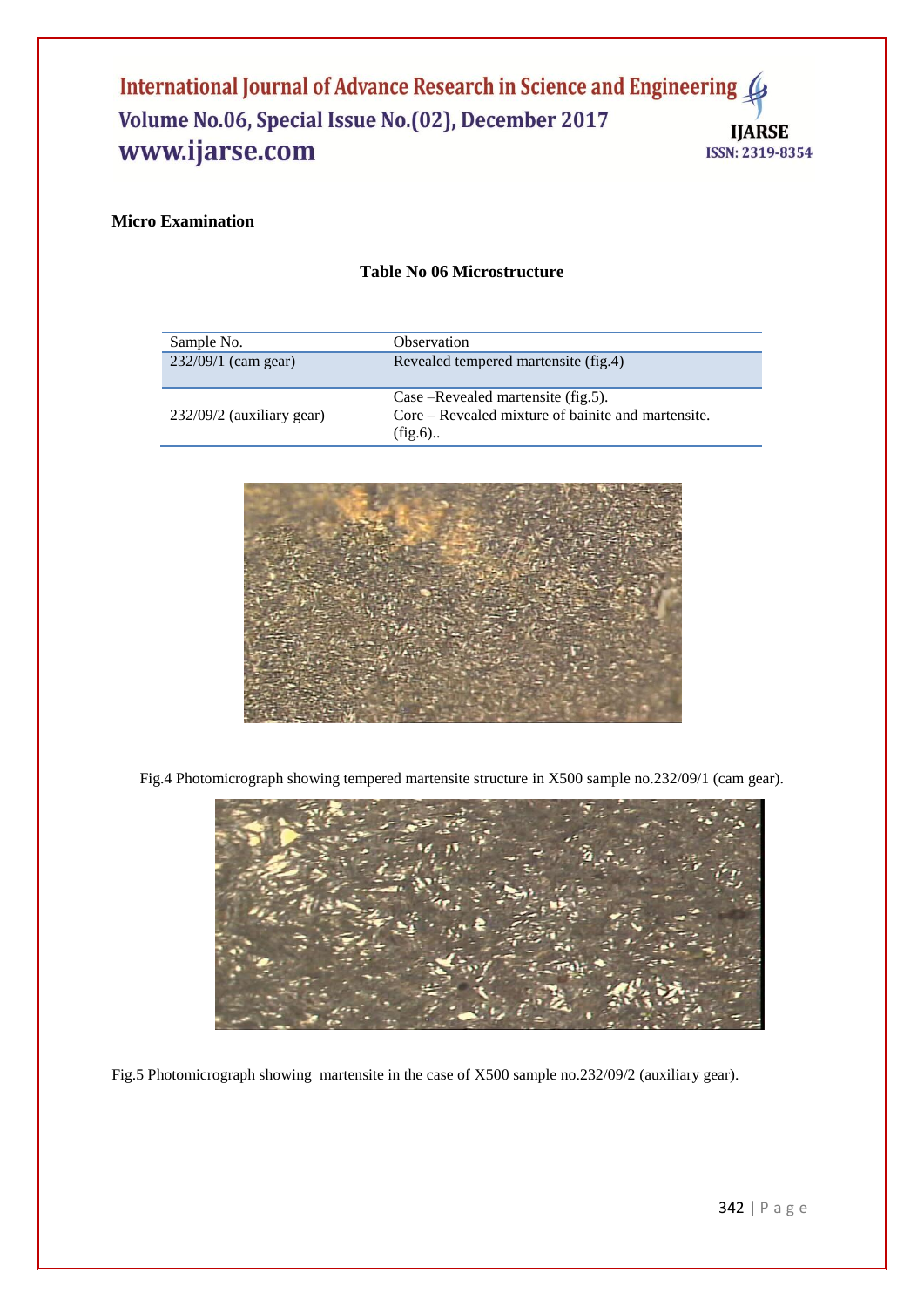#### International Journal of Advance Research in Science and Engineering ( Volume No.06, Special Issue No.(02), December 2017 **IIARSE** www.ijarse.com ISSN: 2319-8354



Fig.6 Photomicrograph showing mixture of bainite & martensite X500 in core of sample no.232/09/09/2 (auxiliary gear).

## **III DISCUSSION**

The findings indicate that medium carbon chromium alloyed steel having the ability to harden throughout the section was used for cam gear. This gear was found be through hardened where the hardness varied from 41-38 HRC. The findings in respect of auxiliary gear reveal that a low carbon, Ni-Cr alloyed steel of case carburising quality was used for manufacturing auxiliary gear and the gear was found to be case hardened up to the depth of 1.20 mm with the surface hardness of 51 HRC. Thus, the cam gear with a surface hardness of about 41 HRC on the teeth and the auxiliary gear with the surface hardness of 51 HRC on teeth were mating each other during service. However, the wear on the top surface of all the teeth of cam gear covering partial length shows some mismatch between the two. Had the difference in hardness and chemical composition been the predominant factors for wear of cam gear, the gear should have been worn out on the entire surface and length of all the teeth.

#### **IV CONCLUSION**

- 1. The partial wear on up to certain length of all the teeth of cam gear may be attributable to the combined effect of mismatch between the mating gears and lower hardness of cam gear as compared to the auxiliary gear.
- 2. It is advised to modify the heat treatment of cam gear so as to approximately match the teeth hardness with the mating auxiliary gear. The cam gear made out of medium carbon chromium alloyed steel can be subjected to hardening and tempering in the core and induction hardening in the teeth to achieve about 30-35 HRC in the core and 40+5 HRC in the case of teeth.
- 3. The fitments aspects need to be looked into so as to avoid wear due to mismatch of gears.